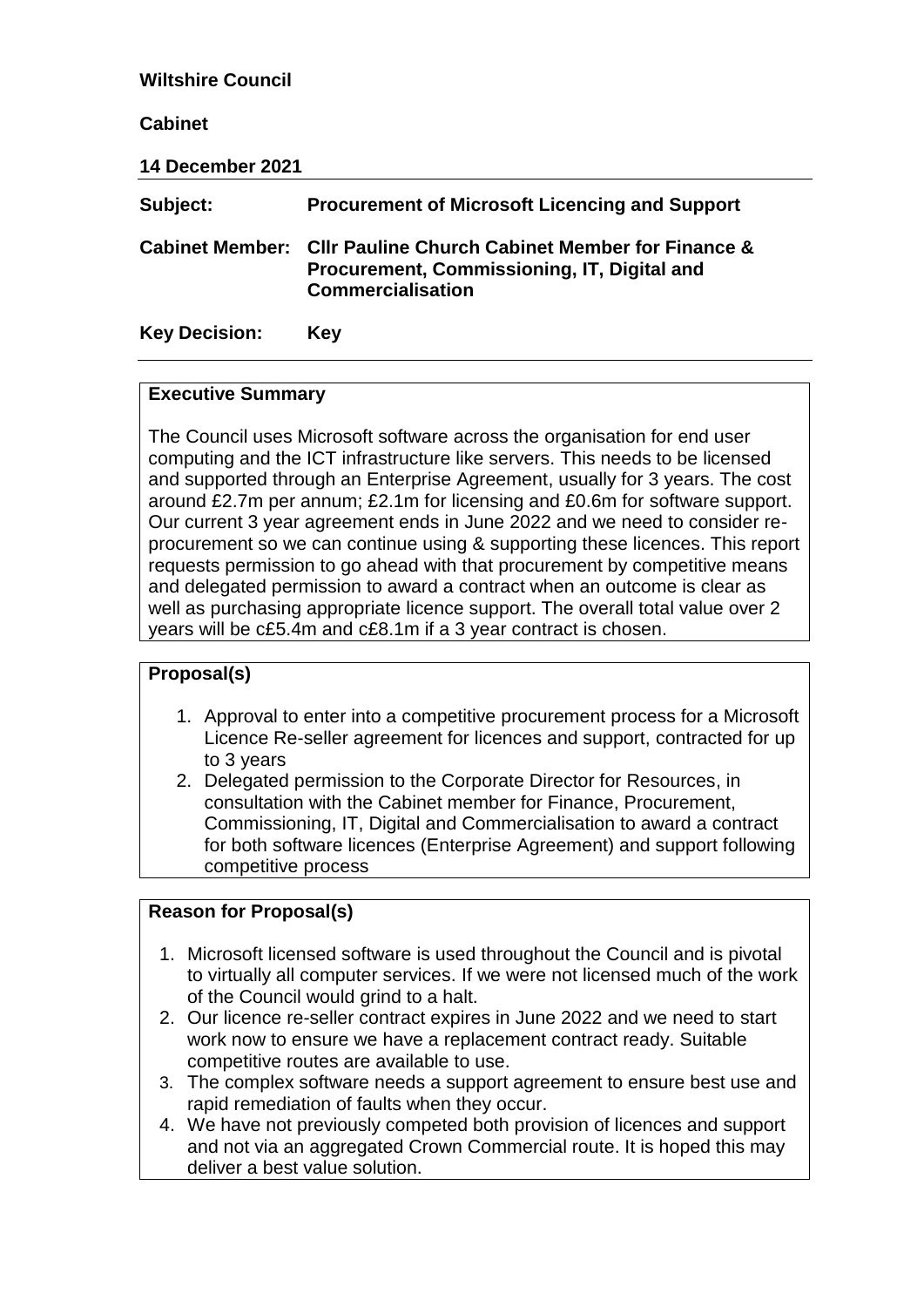**Terence Herbert Chief Executive**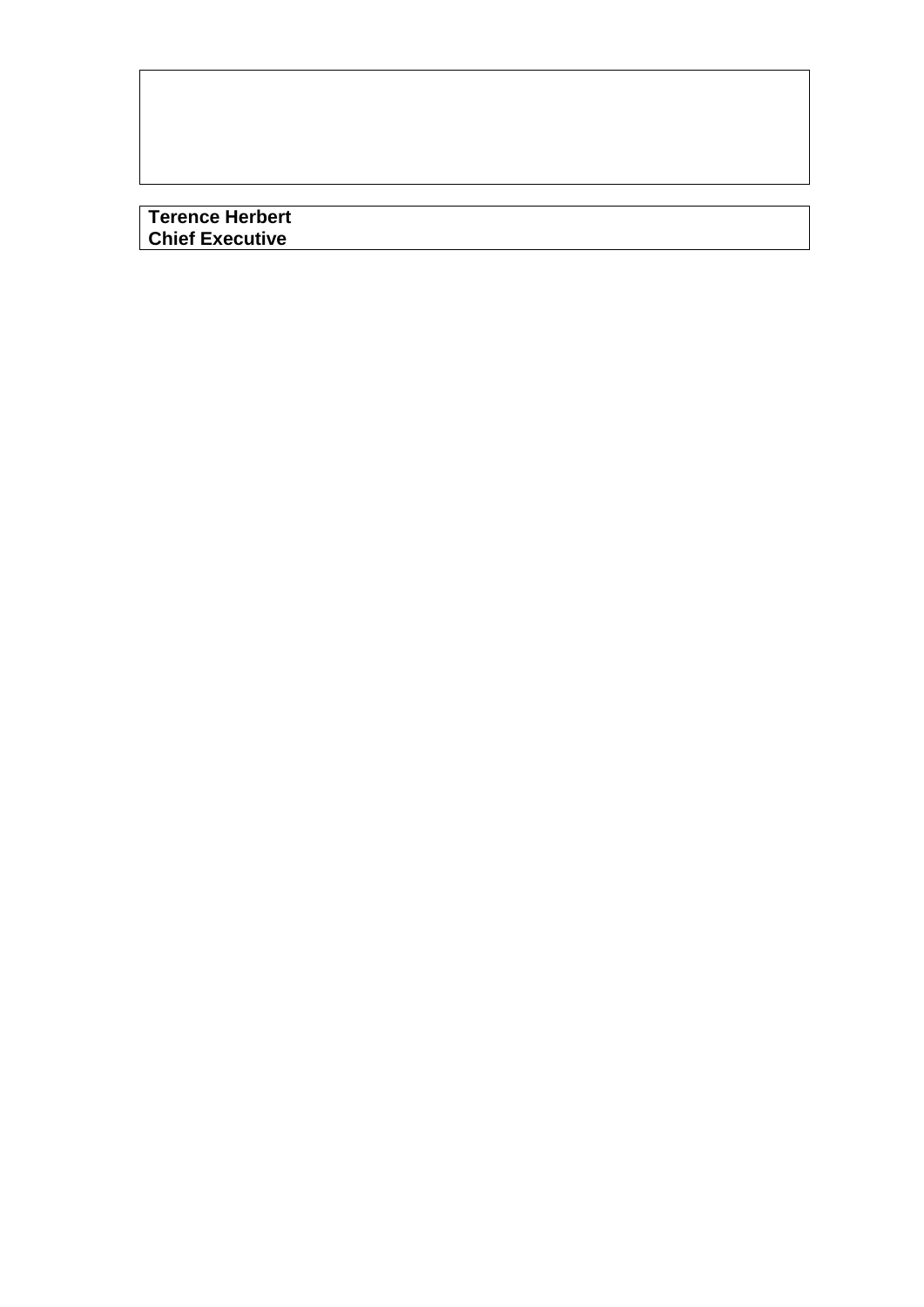| <b>Wiltshire Council</b> |                                                                                                                                             |  |
|--------------------------|---------------------------------------------------------------------------------------------------------------------------------------------|--|
| <b>Cabinet</b>           |                                                                                                                                             |  |
| 14 December 2021         |                                                                                                                                             |  |
| Subject:                 | <b>Procurement of Microsoft Licencing and Support</b>                                                                                       |  |
|                          | Cabinet Member: Cllr Pauline Church Cabinet Member for Finance &<br>Procurement, Commissioning, IT, Digital and<br><b>Commercialisation</b> |  |
| <b>Key Decision:</b>     | Key                                                                                                                                         |  |

### **Purpose of Report**

- 1. This report seeks permission to re-procure, by competitive process, the Microsoft licences agreement needed to operate Council ICT systems for the next 2-3 years. It is also a request to procure the software support necessary for smooth operation and fault finding which is sometime necessary.
- 2. It is planned to re-procure via a Crown Commercial Services aggregated tender.
- 3. Specific approvals requested are:
	- Approval to enter into a competitive procurement process for a Microsoft Licence Re-seller contracted for up to 3 years
	- Delegated permission to the Corporate Director for Resources to award a contract for both software licences (Enterprise Agreement) and support following competitive process

# **Relevance to the Council's Business Plan**

5. This proposal has general relevance to the whole of the Council Business Plan and activities providing services to residents and visitors. Without the ICT infrastructure, for which this licensing and support and required, many Council activities could not progress.

# **Background**

- 6. Microsoft licensed software is used throughout the Council and is pivotal to virtually all computer services – even specialist proprietary software like childrens care systems need forms etc which are Microsoft Office. Virtually all local government organisations and central government are in this position and a periodic negotiation takes place between Microsoft and Government to establish a public sector price tariff.
- 7. If we were not licensed much of the work of the Council would grind to a halt. In theory, over a period of years, some Microsoft licensing could be engineered out of the system in favour of open source software but this is a significant piece of work and generally local authorities that have tried this route have not succeeded in the long term due to Microsoft general market dominance and compatibility issues - the effort and disbenefits exceed the savings.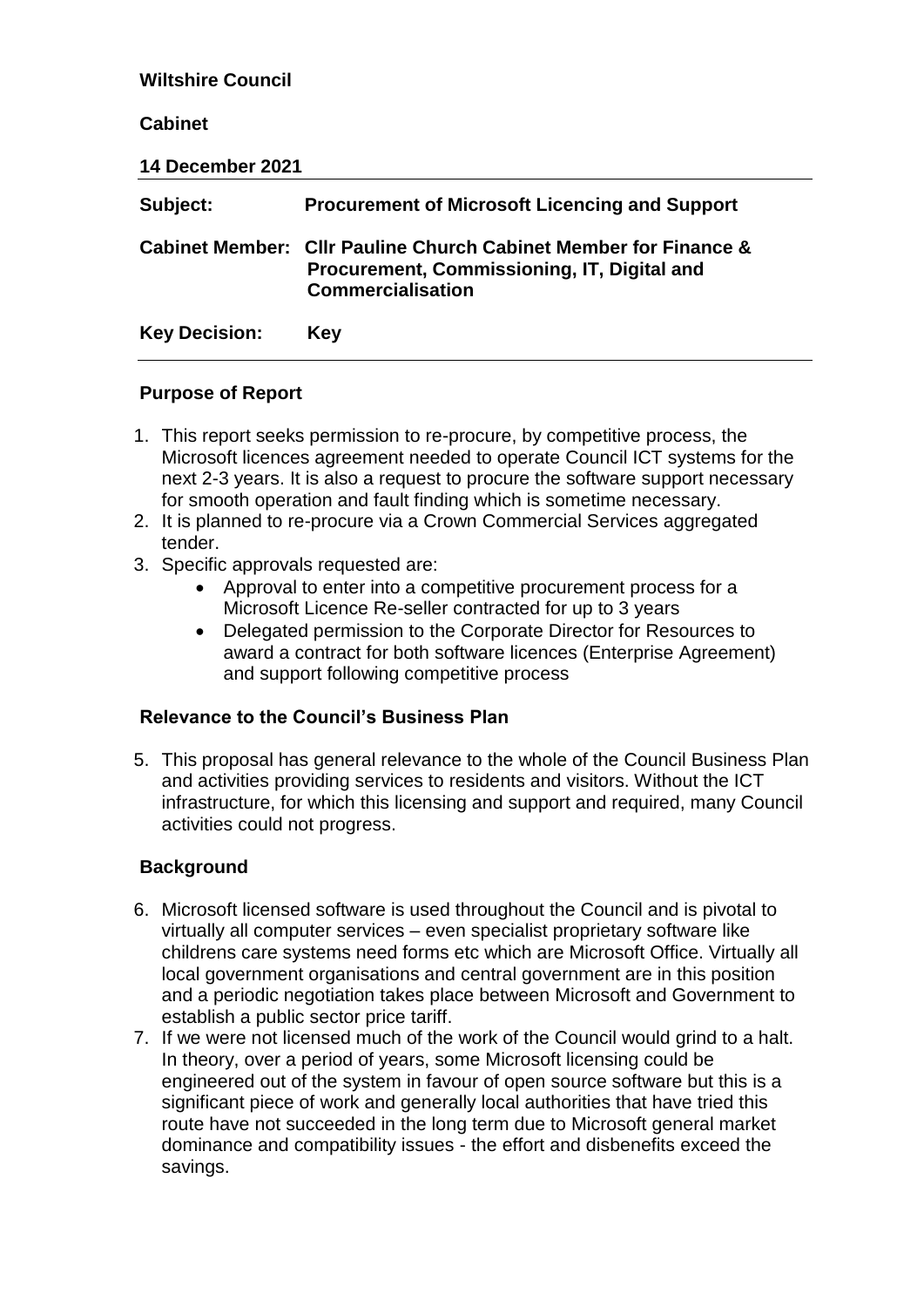8. The only route for purchase of Microsoft licences is via authorised re-sellers and there are a number in the market. Once contracted for a period, of say 3 years, annual reviews take place and licence requirements are minimised so there is no excess licensing. For instance between the years 19-20 and 20-21 a saving of circa £250,000 was made by careful management and culling of excess licensing. However licence costs will rise when the size of the organisation grows or Council needs change.

# **Main Considerations for the Council**

- 9. There are no realistic options for the Council to avoid this spend. Moving away from Microsoft products would take several years to achieve and even then is unlikely to be wholly achievable. It is illegal to use the software without being licensed.
- 10.A procurement plan is being prepared for this work and, if authorised, the planned route to market is that we would join a Crown Commercial Services tender on behalf of a number of government bodies. This would establish the best value re-seller and then we could enter into our own contract with that reseller – this is called an aggregation.
- 11.The outcome of that aggregated tender is a winner who would then contract independently, at the agreed price, with all the participants – we would hold our own Wiltshire Council contract.
- 12.In addition to licence costs it is most advisable to have support. The criticality of Microsoft products within the Wiltshire ICT estate cannot be underestimated and often we need to draw on Microsoft expertise to resolve issue promptly or tune our use of the products. This support is has previously been purchased directly from Microsoft alongside services such as Cloud computing facilities like storage. However it is planned on this occasion to compete for these support services across re-sellers via the same aggregated procurement. It is like this will deliver a suitable solution but in case this is not the case permission is also sought in this report to make a direct award to Microsoft as in previous years.
- 13.The overall value of licensing is c£2.1m per annum and support can be up to £600,000 per annum. The support figure includes some software support and some Cloud computing in the Microsoft Cloud called Azure.

# **Overview and Scrutiny Engagement**

14.None

# **Safeguarding Implications**

15.No direct implications. Loss of computing services would have an implication.

### **Public Health Implications**

16.No direct implications. Loss of computing services would have an implication.

### **Procurement Implications**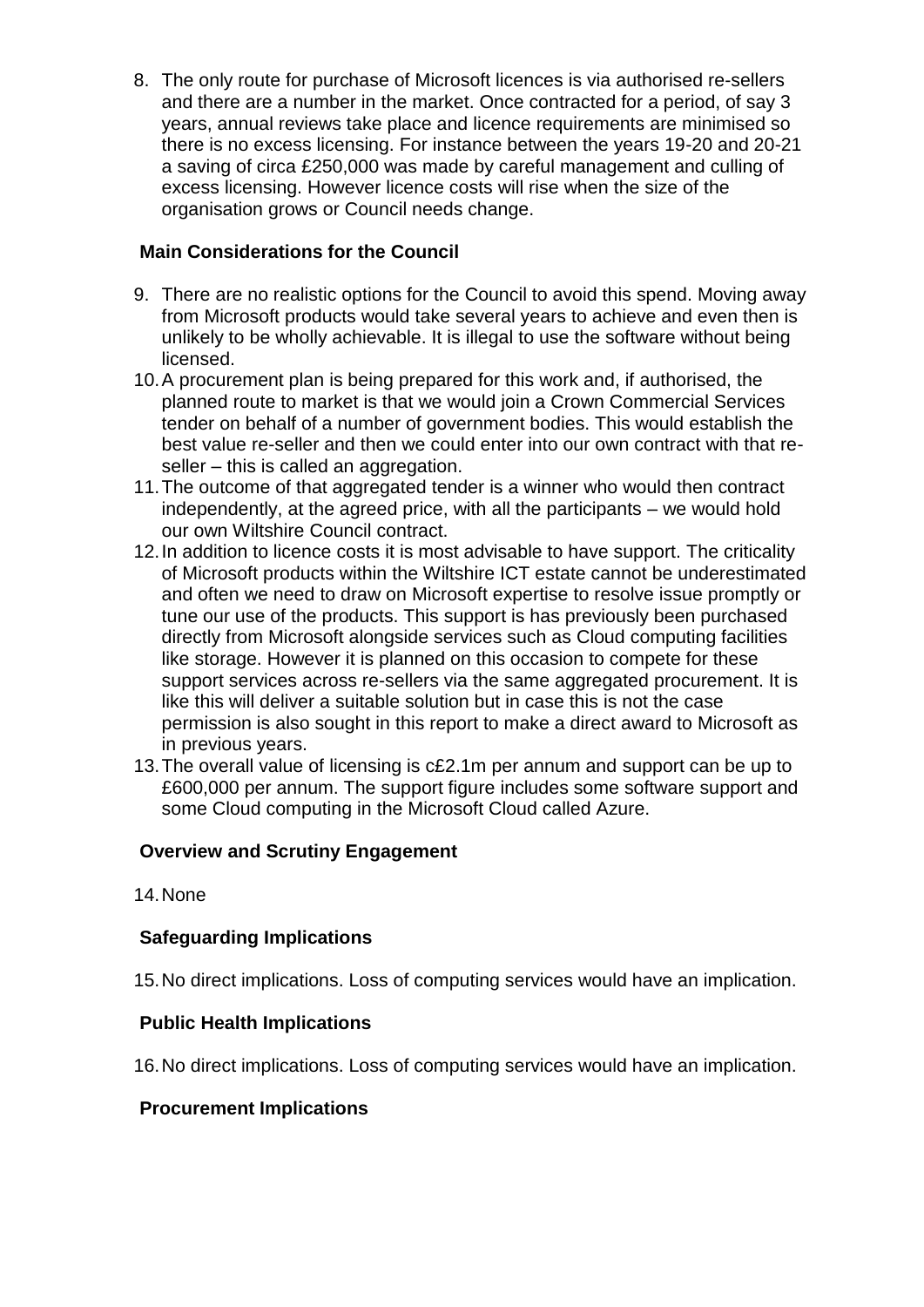17.Procurement advisors have been involved in every stage of this proposal and the suggested course of action complies with advice received to achieve maximum value for money and a compliant procurement.

### **Equalities Impact of the Proposal**

18.A full EqIA has not been completed. There are some aspects of equalities in terms of accessing Microsoft software but this is not the focus of the report – the focus is about reprocurement so is not a decision with impact.

## **Environmental and Climate Change Considerations**

19.No direct implications

## **Risks that may arise if the proposed decision and related work is not taken**

20.If we do not reprocure licences we will be in breach and forced to stop using that software. If we do not have software support there is a risk of loss of service or interruption to ICT service.

### **Risks that may arise if the proposed decision is taken and actions that will be taken to manage these risks**

21.There is a risk that the re-procurement will complete but costs that are returned are higher than existing. It is known that Microsoft do intend to raise software costs in 2022. The risk can only be mitigated by broad competition (like this aggregation) to secure the best possible price and ensuring that after the procurement we buy only what is essential. This financial risk has been discussed with Finance.

# **Financial Implications**

22.It is a reasonable assumption at this time that we can procure licences and support within the current budget and forecast budget for next financial year, 22/23. Therefore there is no change from current situation and any foreseen changes will be reflected in budget planning.

### **Legal Implications**

23.Legal Services is fully engaged in this process. Crown Commercial Services (CCS) is a legally compliant route to market in regard to this exercise. Any procurement exercise should be conducted in accordance with the requirements of the Public Contracts Regulations (2015) and in accordance with Part 10 of the Council's Constitution, and therefore legal and procurement advice will need to be sought on the final tender pack before release. Legal Services will also be consulted to review the final contract documentation before execution.

### **Workforce Implications**